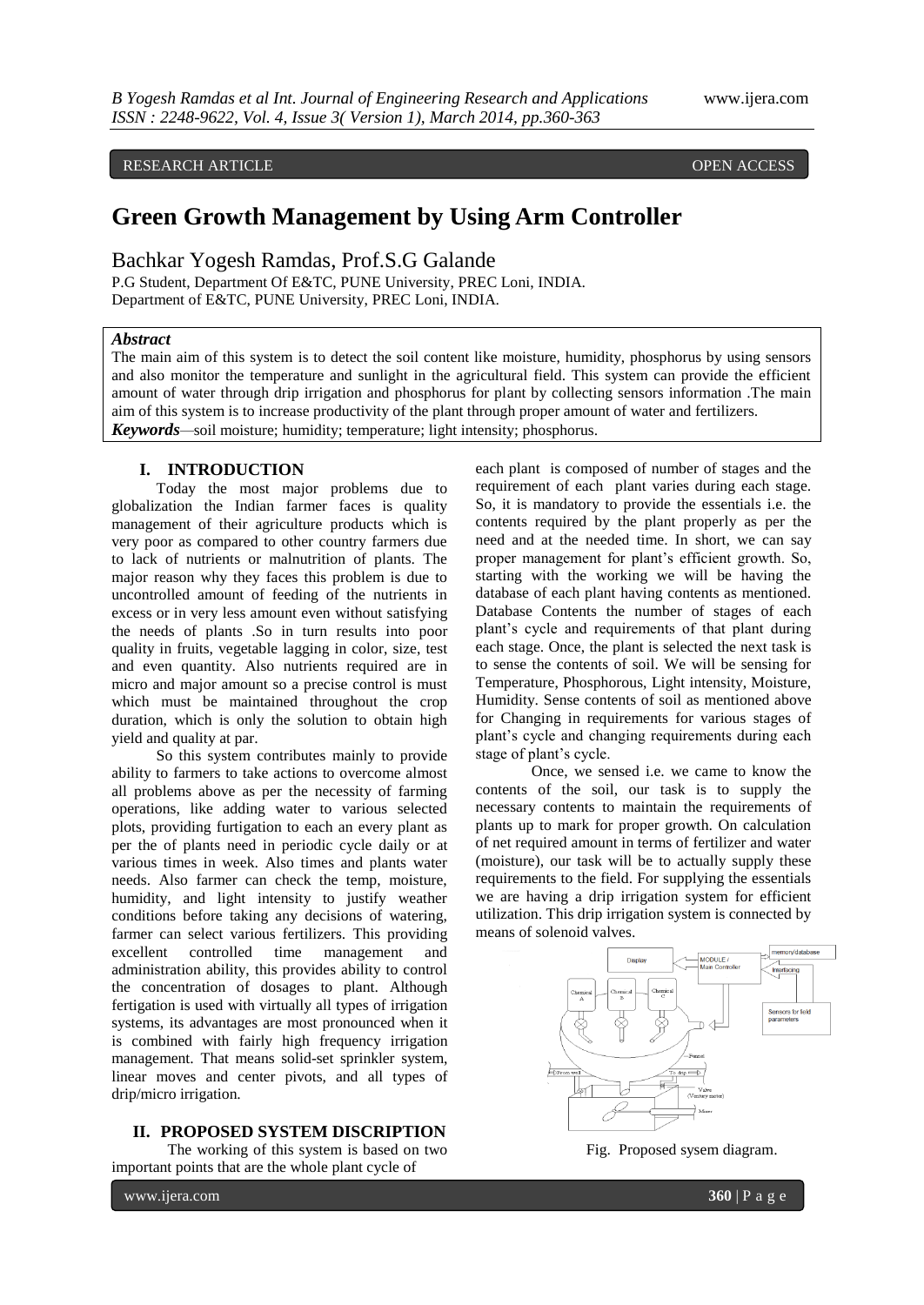

Fig. 2. Conceptual diagram.

This system required following sensors to measure the various parameter as

### *A. Humidity Measurement*

Humidity is important factor of any green house. Here P-Hs-220 humidity sensor is used. The result of this humidity sensor is related to output voltage. At 20% relative humidity, the output voltage is 660 mV, while at 90% relative humidity; the output voltage is 2970 mV, i.e. 2.97 V. The output of the Humidity is connected to the ARM 9 processor at pin no.35, which is the analog input (AD 1.2) of the ARM 9 processor.



Fig. 3. Graph of humidity sensor.

#### *B. Moisture sensor*

Capacitive type moisture sensor nominal capacitance 330 - 20pf ,response time <10 sec ,operating temperature 30 to80°C,operating frequency nominal 20kHZ ,accuracy: +2% to -2% .

## *C. LM35 Temperature sensor*

LM35 Temperature sensor is the temperature sensor used to sense the temperature from agricultural field .It having Linear + 10 mV/ $\mathrm{C}$ Scale Factor ,Calibrated Directly in °Celsius as well as centigrade ,0.5°C Ensured Accuracy (at +25°C) ,Rated for Full −55°C to +150°C Range , Operates from 4V to 30 V.



#### *D. Light Intensity Measurement-LLS05-A*

To measurement light me, LDR is used. LDR means Light Dependent Resistor. As light intensity goes on increasing, the resistance decreases,

and vice versa. In this system, In this system designed a voltage divider network using LDR and a impedance. As the intensity goes on changing, the voltage drop across the LDR also changes, and hence potential is proportional to the intensity of light. Voltage amplifier amplifies this change in potential.



Fig,5.. Graph of LLS05-A

#### *E. NPK Measurement*

The use of micro-sensors[5] for in-field monitoring of environmental parameters is of great interest, particularly semiconductor-based microsensors. These sensors have many advantages over other sensors. The advantages include smaller size, robustness, less output impedance, fast response. Multiple sensors can be incorporated in the same substrate. Hence these could be used in applications such as in situ monitoring, or on-line or on-the-go measurements.

The sensor uses Ion Selective Field Effect Transistors (ISFETs) based micro-sensors useful for measuring primary macronutrients in soil.

NPK micro-sensors have precision agriculture to assist in (1) Collecting spatial information, (2) precision irrigation, (3) variable-rate technology (automated fertiliser) and (4) supplying data to farmers.



*Fig.6.NPK sensor*

A multiple sensor system with pH-ISFETbased sensors was reported by Artigas *et al.*. Those sensors and a reference electrode were implemented in a special probe applied directly in soil that permitted the easy handling of sensors and the protection of their sensitive area. Ionic membranes for ISFETs were based on photo curable

polymers which provided long-term stability of the sensors. Those were stable over nine months in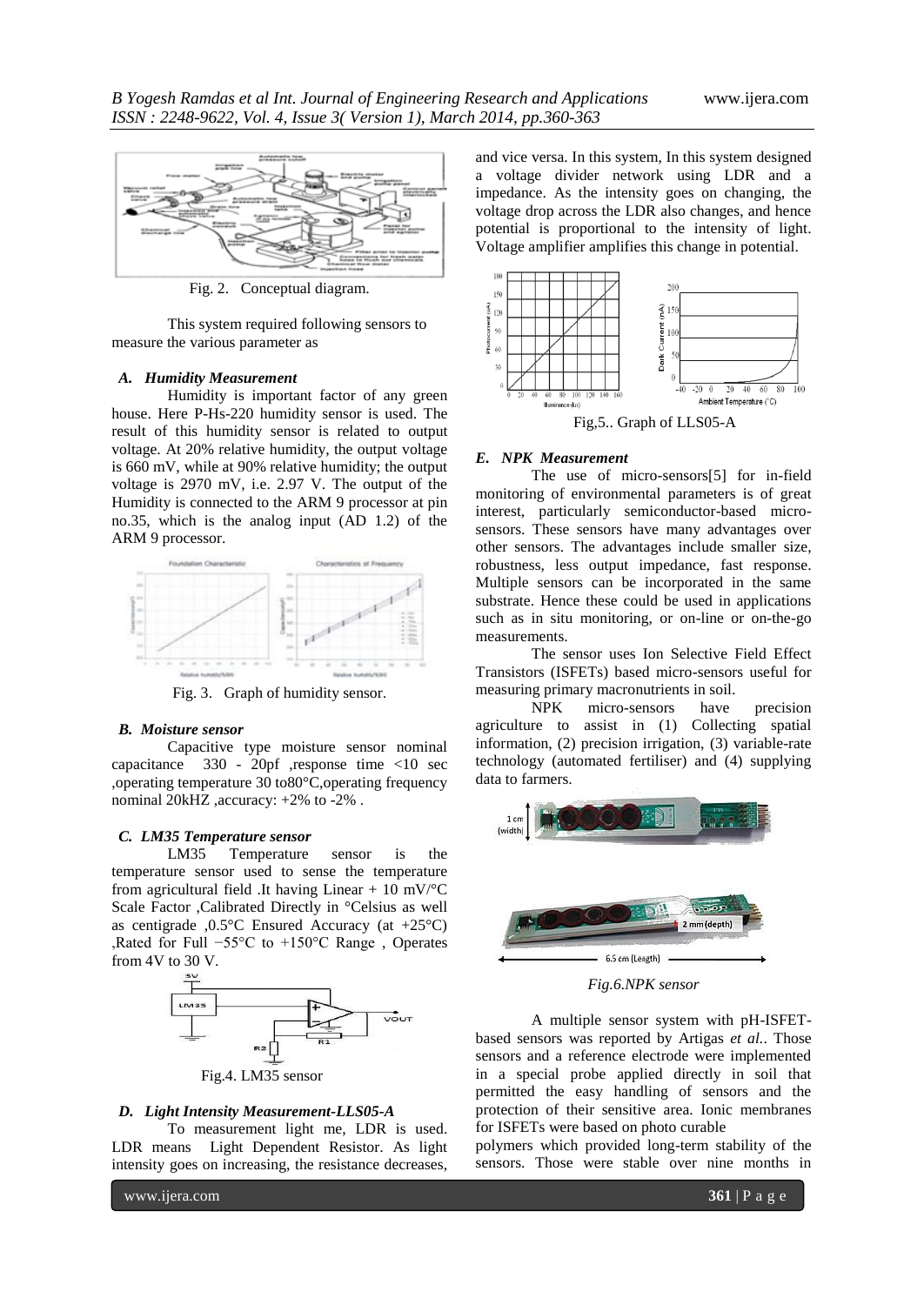aqueous solutions and up to two months inserted in soil as shown in figure..

# **III. THE SOLENOID VALVES**

A solenoid valve is an [electromechanical](http://en.wikipedia.org/wiki/Electromechanical) [valve](http://en.wikipedia.org/wiki/Valve) for use with [liquid](http://en.wikipedia.org/wiki/Liquid) or gas. Solenoid valves are the most frequently used control elements in [fluidics.](http://en.wikipedia.org/wiki/Fluidics) Their tasks are to shut off, release, dose, distribute or mix fluids. They are found in many application areas. Solenoids offer fast and safe switching, high reliability, long service life, good medium compatibility of the materials used, low control power and compact design. For operation of valve and proper mixing we required a special type of pump called centrifugal pump.



Fig.1.Valve in open and close form.

# **IV. PROPOSED RESULTS**

For agriculture the cost of Phosphorus-NPK sensor, temperature, moisture, humidity, light intensity sensor [5] is need to be low. Also required stability must be high of the membrane needs to be high, especially when such sensor implement harsh environments; furthermore the sensitivity should be high.

The benefits of the sensor compared to traditional industrial standard technologies are having longer membrane lifetime, and durability, increased sensitivity, platform flexibility that with minor hardware changes different parameters can be monitored.

 This system is mainly focus on measurement of amount of phosphate, temperature, moisture, humidity, light intensity from plant. All results are measured in electrical form. We can then plot the graph of each parameter across with morality for analyse the volume of parameter.



Fig.1. Proposed Result for nitrogen



Fig.2. Proposed Result for Pottasium



Fig.3. Proposed Result for Phosphate

# **V. CONCLUSION**

This System results in the designing, development and optimization of a real time solution for application to the agricultural monitor and controlling. This system utilizes sensor for phosphate, temperature level detection, Moisture, Humidity, Light intensity of Agricultural environment. It included Realtime valve controlling and pump operation and Agricultural Parameters measurement using Sensor for Agriculture plant. So by using this system productivity of plant increases and efficient use of water through sensor data. The quality of product is also improved through efficient use of fertilizer.

## **REFERENCES**

- [1] A.Sivasoundari,S.Kalaimani, Wireless Surveillance Robot with Motion Detection and Live Video Transmission , International Journal of Emerging Science and Engineering (IJESE) ISSN: 2319–6378, Volume-I, Issue-6 April 2013 **.**
- [2] Iqbal Singh, Meenakshi Bansal, Monitoring Water Level in Agriculture Using Sensor Networks, International Journal of Soft Computing and M2011.
- [3] Siuli Roy1, Somprakash Bandyopadhyay, A Test-bed on Real-time Monitoring of Agricultural Parameters using Wireless Sensor Networks for Precision Agriculture .
- [4] Syed Mahfuzul Aziz, Senior Member, Energy Efficient Image Transmission in Wireless Multimedia Sensor Networks IEEE, and Duc Minh Pham, Student